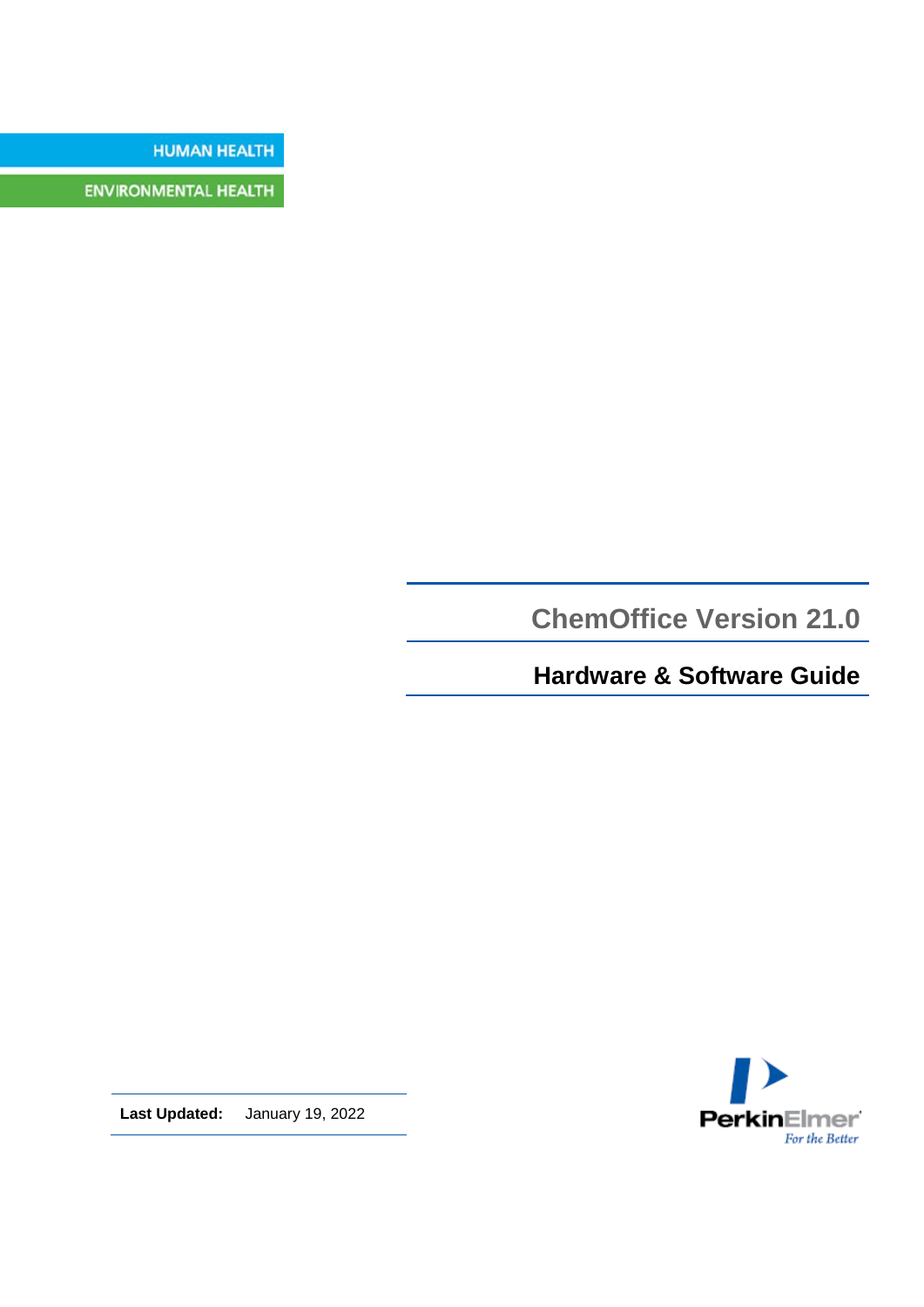# **Table of Contents**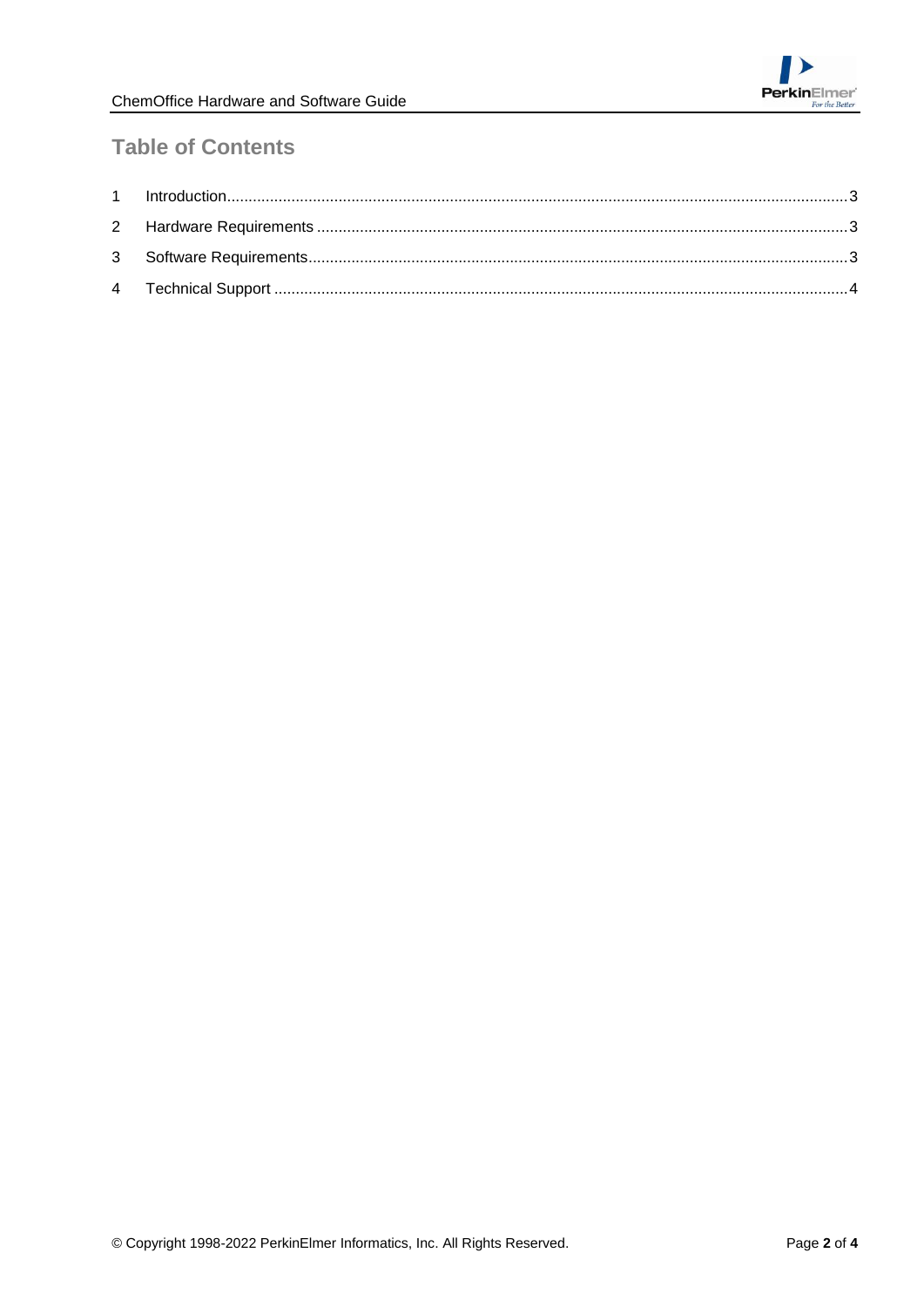

#### <span id="page-2-0"></span>**1 Introduction**

<span id="page-2-1"></span>This document is intended for general use with PerkinElmer Desktop 21.0 customers.

## **2 Hardware Requirements**

| <b>Hardware Component</b>                   | <b>Minimum Specification</b>                                                                         | <b>Recommended Specification</b>         |
|---------------------------------------------|------------------------------------------------------------------------------------------------------|------------------------------------------|
| Memory (RAM)                                | For 64-bit OS 2 GB                                                                                   | For 64-bit OS 2 GB                       |
| Processor                                   | 1.6 GHz or higher                                                                                    | 3.0 GHz or higher dual core<br>processor |
| Free Space Required on Hard<br><b>Drive</b> | 300 MB - 1 GB (1 GB is for<br>installing the full ChemOffice<br>Professional).                       |                                          |
|                                             | This is for installation only and<br>does not include any<br>creation/expansion of any<br>databases. | $10$ GB                                  |
| Screen resolution                           | 1024 x 768 or higher                                                                                 | 1024 x 768 or higher                     |

## <span id="page-2-2"></span>**3 Software Requirements**

| <b>Software</b>                                                   | <b>Windows</b>                                                                                                                                              | <b>Macintosh (ChemDraw Only)</b>                                                                                                                                                        |
|-------------------------------------------------------------------|-------------------------------------------------------------------------------------------------------------------------------------------------------------|-----------------------------------------------------------------------------------------------------------------------------------------------------------------------------------------|
| <b>Operating System</b>                                           | Windows 10 (64-bit)                                                                                                                                         | macOS Big Sur (11.6)<br>$\bullet$                                                                                                                                                       |
|                                                                   | Windows 11 (64-bit)                                                                                                                                         | macOS Monterey (12.1)                                                                                                                                                                   |
| Microsoft Office<br>(Standard,<br>Professional, or<br>Enterprise) | Microsoft Office 2019 (32-bit and<br>$64$ -bit)* <sup>1</sup>                                                                                               |                                                                                                                                                                                         |
|                                                                   | Office 365 (32 bit and 64 bit) $*1$                                                                                                                         | Microsoft Office 2019 <sup>*2</sup><br>$\bullet$<br>Office $365*2$<br>$\bullet$<br>Microsoft Office 2021*2<br>* <sup>2</sup> The latest update used for testing is<br>16.57 (22011101). |
|                                                                   | Microsoft Office 2021 (32-bit and<br>64-bit) *1                                                                                                             |                                                                                                                                                                                         |
|                                                                   | *1 The latest update used for testing is<br>Version 2112 (Build<br>16.0.14729.20254).                                                                       |                                                                                                                                                                                         |
|                                                                   | <b>Note:</b> We test with the latest versions<br>of MS Office available at the time, but<br>that is no guarantee of full compatibly<br>with future updates. |                                                                                                                                                                                         |
| Net Framework                                                     | Net Framework 4.x<br>$\bullet$                                                                                                                              | N/A<br>$\bullet$                                                                                                                                                                        |
| <b>Browser ActiveX</b><br>controls:                               | Microsoft Internet Explorer 11.x<br>(32-bit and 64-bit)                                                                                                     | N/A<br><b>Note:</b> The ChemDraw & Chem3D<br>Plugins are no longer part of any<br>ChemOffice/ChemDraw package. The                                                                      |